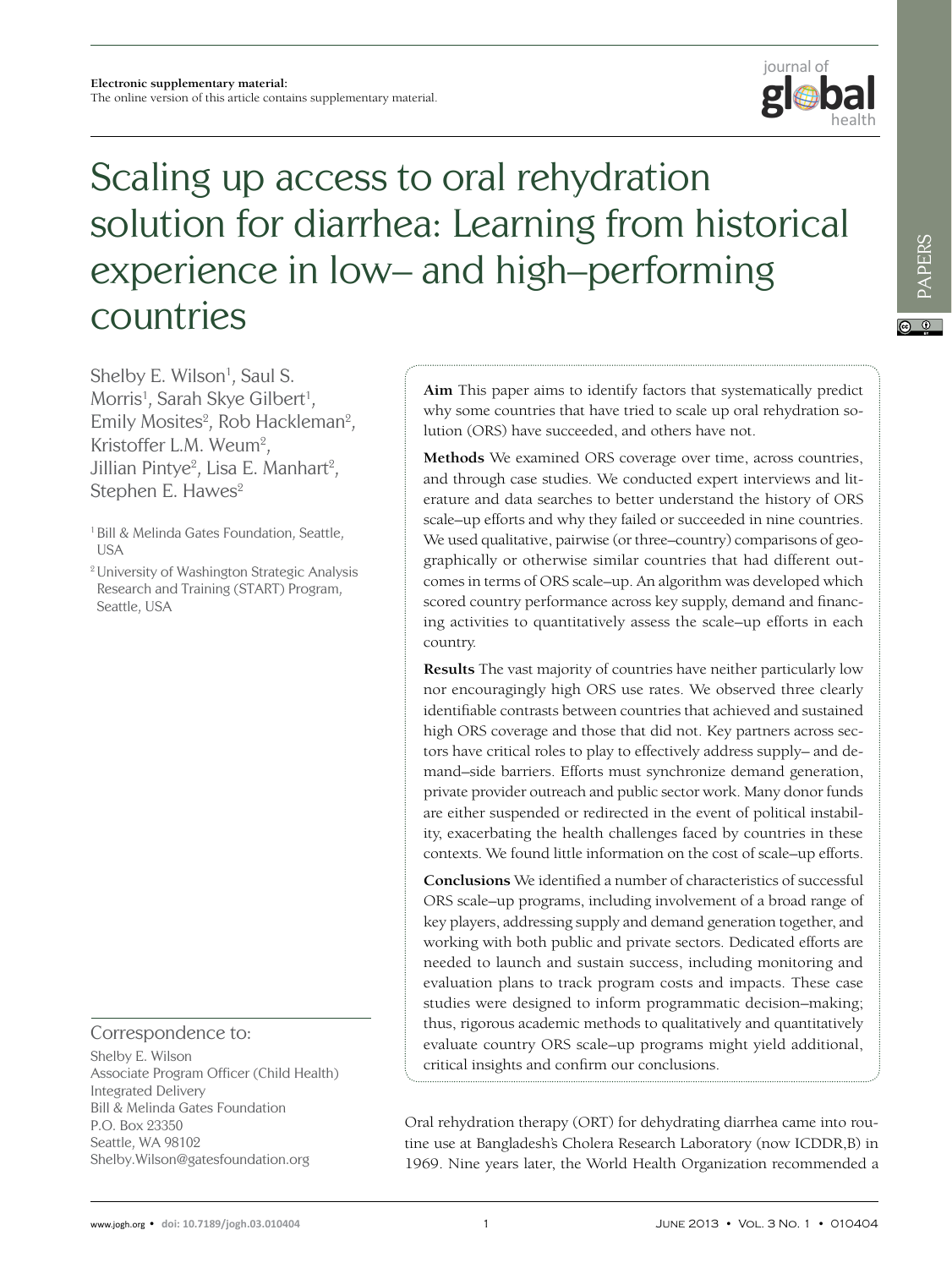standardized version of the therapy – Oral Rehydration Salts, or ORS – for all acute watery diarrhea in children [1]. However, on average between 2006 and 2011, only one third of children with diarrhea in developing countries received ORS [2].

These low rates of ORS use are surprising given the emphasis given to this product in the years after its introduction. The product was one of the foci of UNICEF's "GOBI– FFF" selective primary health care strategy of 1982 (the "O" in GOBI refers to ORS) [3]. In the mid–1990s, ORS was similarly made the keystone of diarrheal disease management in WHO's "Integrated Management of Childhood Illness" initiative [4], and *The Lancet* child survival series of 2003 identified it as the single intervention available at that time with the greatest potential to save lives [5]. Yet throughout this period, ORS gained ground at a rate of just 0.6 percentage points per year (analysis based on data available online from UNICEF [6], MEASURE DHS [7] and other national surveys).

Twenty countries (out of a total of 96 with data from the standard surveys series that track ORS coverage, including Demographic and Health Surveys (DHS) [6] and Multiple Indicator Cluster Surveys (MICS) [8]) have entirely failed in promoting rational diarrhea management, with less than 25% of pediatric diarrhea episodes treated with ORS. Yet many other countries have done much better, with 29 countries using ORS in one half or more of all episodes, and eight countries using ORS in two–thirds or more of all episodes. As can be seen in the map (**Figure 1**), by this criterion, high performing countries are found in every region of the world. The vast majority of countries in sub–Saharan Africa, as well as many Indian states, have neither particularly low nor encouragingly high rates of ORS use, but rather fall somewhere in the middle.

The objective of the present study was to address the question: Why have some countries succeeded in scaling up ORS for diarrhea, when others tried and failed? We hypothesized that countries would be more likely to have been successful in scaling up ORS if they simultaneously: 1) made significant improvements to the standard product offering, including lowering the price; 2) conducted wide– reaching marketing campaigns; 3) acted to remove regulatory barriers to the sale and promotion of ORS in the private sector; 4) improved private provider knowledge of rational diarrhea management; 5) improved public provider knowledge of rational diarrhea management; 6) made a concerted effort to improve the regularity of supply; and 7) mobilized partner funding as well as taking country ownership of the program. Some of these concepts have been examined in previous case studies [1,9] but we are not aware of any other work that has examined all of them simultaneously. To test these hypotheses we reviewed peer– reviewed articles and grey literature and conducted key informant interviews to learn about the history of ORS scale–up in each of the selected countries, completed qualitative case studies using information obtained from literature searches and interviews, and quantitatively analyzed the findings from these sources.

# **METHODS**

We categorized every country with ORS coverage data into three categories: countries that exceeded 50% coverage for ≥5 years and now have achieved >66% coverage were defined as "sustained success" (**Table 1**); countries that achieved >50% coverage at one point in time, then saw reductions in coverage of at least ten percentage points were defined as "unsustained success" (**Table 2**); and countries never reaching ORS coverage rates of 25% despite targeted scale–up efforts were defined as "non–starter (failure)" (**Table 3**).

We did not expect coverage of ORS in any country to exceed 75% because the average duration of an episode of pediatric diarrhea is 3.1 days, and approximately 25% of all episodes are of such brief duration (or mild presentation) that they do not significantly contribute to mortality and morbidity [10]. Caregivers are therefore not motivated to seek treatment outside the home. Although ORS is recommended for all episodes [2], we view a use rate of 75% as the maximum level that can be achieved at a population level.

Nine countries were purposively selected for in–depth case studies, including Bangladesh [11], Guyana [12], India [13], Madagascar [14], Malawi [15], Senegal [16], Sierra Leone [17], Tanzania [18], and Trinidad and Tobago [19]. These included all of the possible sustained successes ex-

|  |  |  |  |  |  |  | Table 1. Countries meeting the criteria for "sustained" success |  |
|--|--|--|--|--|--|--|-----------------------------------------------------------------|--|
|--|--|--|--|--|--|--|-----------------------------------------------------------------|--|

| <b>Country</b>                        |      | First year ORS Most recent year<br>coverage >50% ORS coverage >50% measured level | Most recent coverage | Total number of years<br>coverage $>50\%$ |
|---------------------------------------|------|-----------------------------------------------------------------------------------|----------------------|-------------------------------------------|
| Bangladesh                            | 1994 | 2011                                                                              | 77.6                 |                                           |
| Democratic People's Republic of Korea | 2000 | 2009                                                                              | 74.0                 |                                           |
| Malawi                                | 2001 | 2010                                                                              | 69.1                 |                                           |
| Sierra Leone                          | 2003 | 2010                                                                              | 72.6                 |                                           |
| Thailand                              | 1996 | 2006                                                                              | 68.3                 | 10                                        |
|                                       |      |                                                                                   |                      |                                           |

ORS – oral rehydration solution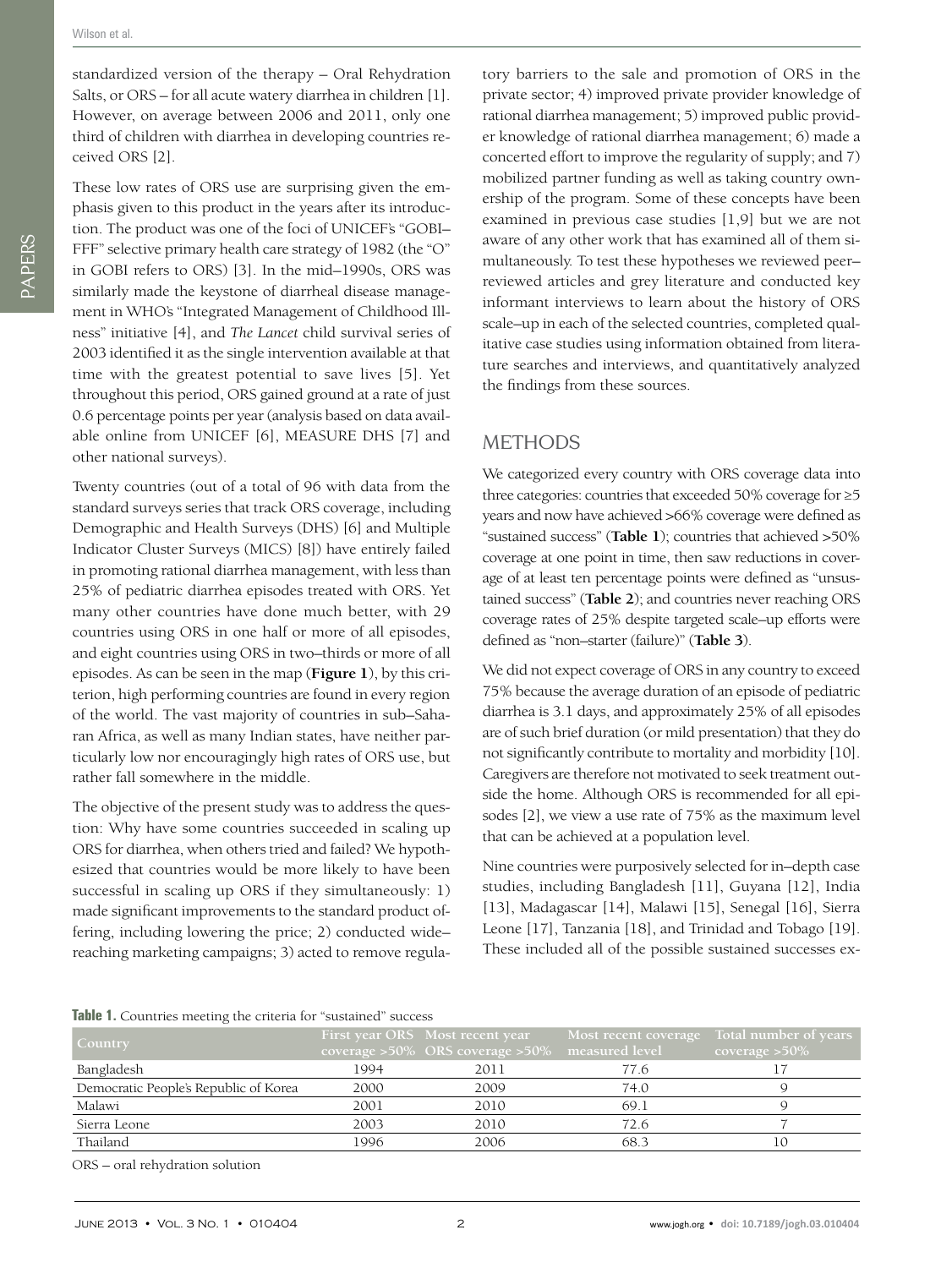

**Figure 1.** Map of ORS use rates around the world. (Data sources: Demographic and Health Surveys, Multiple Indicator Cluster Surveys and national survey series).

|  |  |  |  |  |  | Table 2. Countries meeting the criteria for "unsustained success" |  |
|--|--|--|--|--|--|-------------------------------------------------------------------|--|
|--|--|--|--|--|--|-------------------------------------------------------------------|--|

| <b>Country</b>              | <b>Maximum ORS</b> | Year maximum     |          | Subsequent decline in Most recent year ORS |
|-----------------------------|--------------------|------------------|----------|--------------------------------------------|
|                             | coverage reached   | coverage reached | coverage | coverage reported*                         |
| Kazakhstan                  | 73.3               | 2006             | 11.5     | 2011                                       |
| Lesotho                     | 54.5               | 2000             | 12.1     | 2004                                       |
| Mongolia                    | 55.9               | 2000             | 17.9     | 2005                                       |
| Swaziland                   | 85.7               | 2007             | 28.1     | 2010                                       |
| Trinidad and Tobago         | 52.3               | 1987             | 20.3     | 2000                                       |
| United Republic of Tanzania | 57.6               | 1992             | 13.9     | 2010                                       |

ORS – oral rehydration solution

\*At time of classification for this study.

| Country       | <b>Maximum ORS</b><br>coverage reached | Number of data<br>points |
|---------------|----------------------------------------|--------------------------|
| Burkina Faso  | 21.2                                   | 5                        |
| Cameroon      | 21.9                                   | 5                        |
| Chad          | 23.4                                   | 4                        |
| Côte d'Ivoire | 22.7                                   | 5                        |
| Madagascar    | 23.1                                   | 4                        |
| Mali          | 15.7                                   | 3                        |
| Mauritania    | 23.3                                   | 2                        |
| Morocco       | 24.4                                   | 3                        |
| Senegal       | 22.4                                   | 5                        |
| Togo          | 20.2                                   | 5                        |
| Turkey        | 15.9                                   | 2                        |
| Zimbabwe      | 20.9                                   | 3                        |

Table 3. Countries meeting the criteria for "non-starters"

ORS – oral rehydration solution

cept for the Democratic Republic of Korea, where we knew that we would not be able find relevant information, and Thailand, which was excluded arbitrarily. We matched these successes to one "non–starter" country which was geographically close by and plausibly comparable in terms of size and health system organization. India was included as a historic comparator for Bangladesh because it was a "non–starter" until 2005, even though coverage has improved since that time; because of its subsequent change in status, when we scored this country for the quantitative analysis we only considered events up to 2005. Tanzania was studied as an interesting case of an "unsustained success" which could reasonably be compared to both Malawi (a "sustained success" scale–up country) and to Madagascar (a "non–starter"). In order to include a pair of case studies from the western hemisphere–where no country has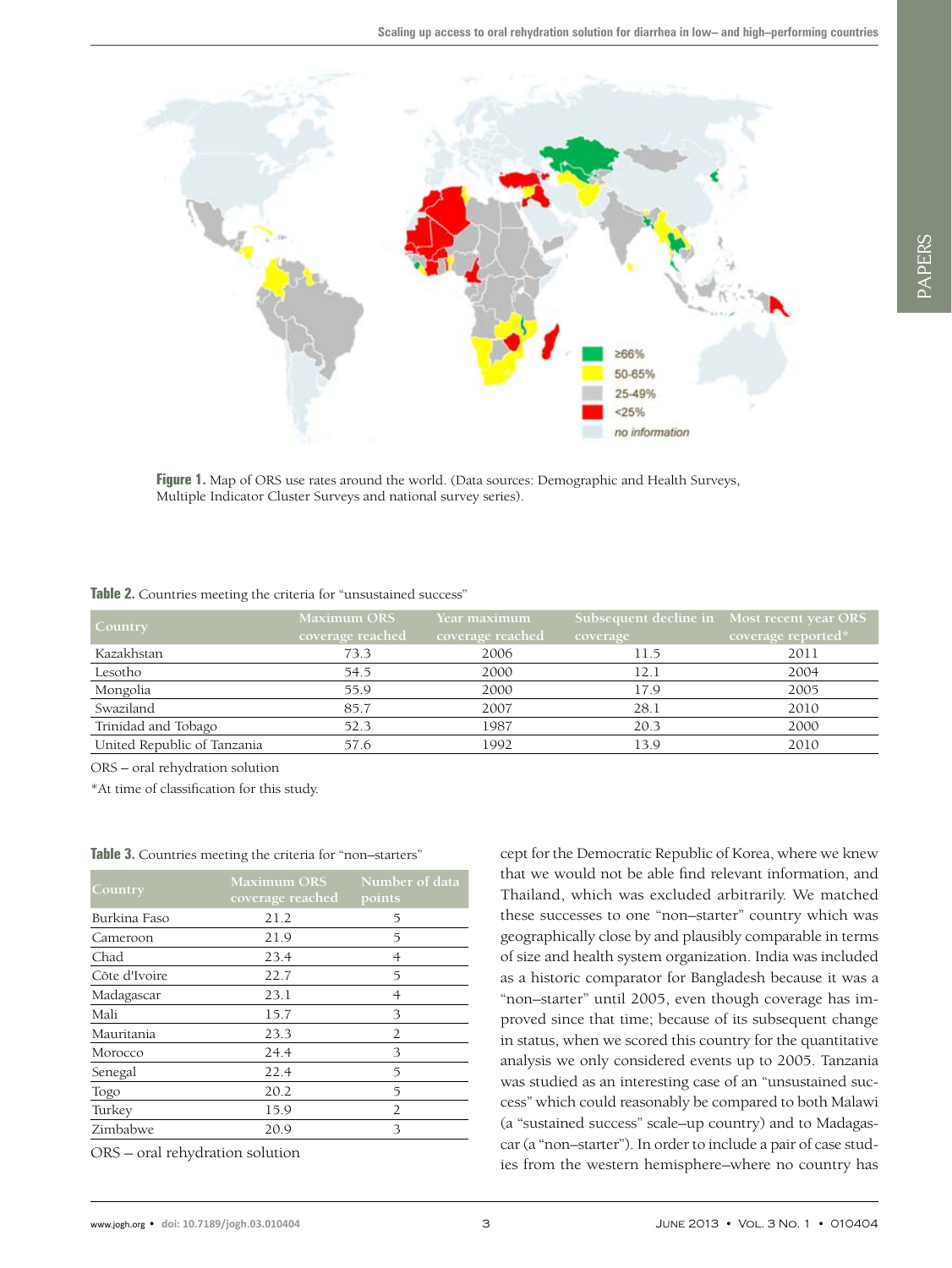reached our standard of "sustained success"–we included Guyana, where coverage reached 49.8% in 2009, and compared it to Trinidad and Tobago, a clear "unsustained success". We conducted similar case studies of zinc uptake in four countries, including Bangladesh [20], Madagascar [21], Nepal [22], and Tanzania [23]. However, because there is more information and longitudinal data, we focused this manuscript on ORS scale–up.

In each country, literature reviews and expert interviews were conducted to better understand the history of ORS scale–up efforts and why they failed or succeeded. The review included peer–reviewed articles, conference presentations, and grant reports available to the Bill & Melinda Gates Foundation and partners. An initial search was conducted in PubMed in April 2012 and the titles and abstracts of all the retrieved citations were examined for relevance to ORS scale–up efforts in each country. Following the initial search, multiple searches were conducted in PubMed and Google through October 2012 to identify studies and reports related to ORS scale–up in the selected countries. The search strategy was restricted to documents written in English and French. The following keyword terms (in English) were used with each country: ORS, ORT, and diarrhea.

Additional articles and reviews related to the relevant topics were identified by hand–searching the references in the articles and reports identified through the search engines. We also sought additional literature from the United Nations Children's Fund [24], the World Health Organization [25], and the World Bank [26] websites. Reports from USAID (United States Agency for International Development)–funded projects were retrieved from the USAID Development Experience Clearinghouse [27].

Data for a wide range of monitoring and impact evaluation indicators in the areas of population, health, and nutrition were obtained from Demographic and Health Surveys [28], Multiple Indicator Cluster Surveys [29], and Malaria Indicator Surveys [30]. Information about the characteristics of health facilities and services available in a country was obtained from Service Provision Assessment Surveys [31]. Data on drug prices, availability and affordability were obtained from the World Health Organization/Health Action International surveys and reports [32].

The "snowball" technique was used to identify informants. An initial list of potential key informants was generated through personal communication with experts in the field of diarrhea management, with the aim of interviewing individuals from a range of sectors to provide a broad range of perspectives. Potential key informants from governments, donors, multilateral and bilateral organizations, non–governmental organizations (NGO), the local private sector, and academic and clinical institutions were contacted individually via email to request telephone or, in some cases, in–person interviews. Between April and September 2012, key informant interviews were conducted with 58 experts (**Table 4**) to understand what efforts were made improve ORS use in the past, and how, with the benefit of hindsight, well–informed observers think these efforts could have been better designed in each of the nine countries. The interviewers took notes during and after the interviews to document the key informants' responses.

An interview tool (Online Supplementary Document) was developed to guide the discussion and to ensure that the primary questions were answered. Semi–structured interviews were used to elicit open–ended responses. Not all interviewees were asked exactly all the same questions despite utilization of the same interview guide, given the semi–structured nature of the interviews, and that differing perspectives were sought from each type of partner. We circulated the draft case studies to local key informants with requests for their review and comment. The case studies were finalized following this validation.

The team used qualitative, pairwise (or three–country) comparisons of geographically or otherwise similar countries that had different outcomes in terms of ORS scale–up. In addition to the qualitative pairwise (or three–country) comparisons of country case studies, the scale–up efforts in each country were quantitatively assessed, based on a numeric scoring of country performance across various key supply, demand and financing activities. For each case study, we scored the country on their efforts along seven dimensions of implementation, with a range of scores from 0 (low/no effort) to 2 (high effort). The sum of these scores yields an implementation score ranging from 0 to 14. The seven dimensions of implementation included the following: made significant improvements to the standard product offering, including lowering price; conducted wide– reaching marketing campaigns; acted to remove regulatory barriers to sale and promotion of ORS in the private sector; improved private provider knowledge of rational diarrhea management; improved public provider knowledge of rational diarrhea management; made a concerted effort to improve the regularity of supply; mobilized partner funding as well as taking country ownership of the program.

The quantitative portion of evaluation was conducted through a scoring algorithm. Scoring was made as consistent as possible across countries by developing precise definitions of what was included in "0", "1" or "2" scores for each dimension (**Table 5**). Since not all countries had the same data availability, scoring definitions generally had 2–3 components so that countries with non–equivalent information could still be classified. After scoring each component, aggregate scores were calculated for each country by summing across components. A statistical test was conducted with the aim of rejecting the hypothesis that there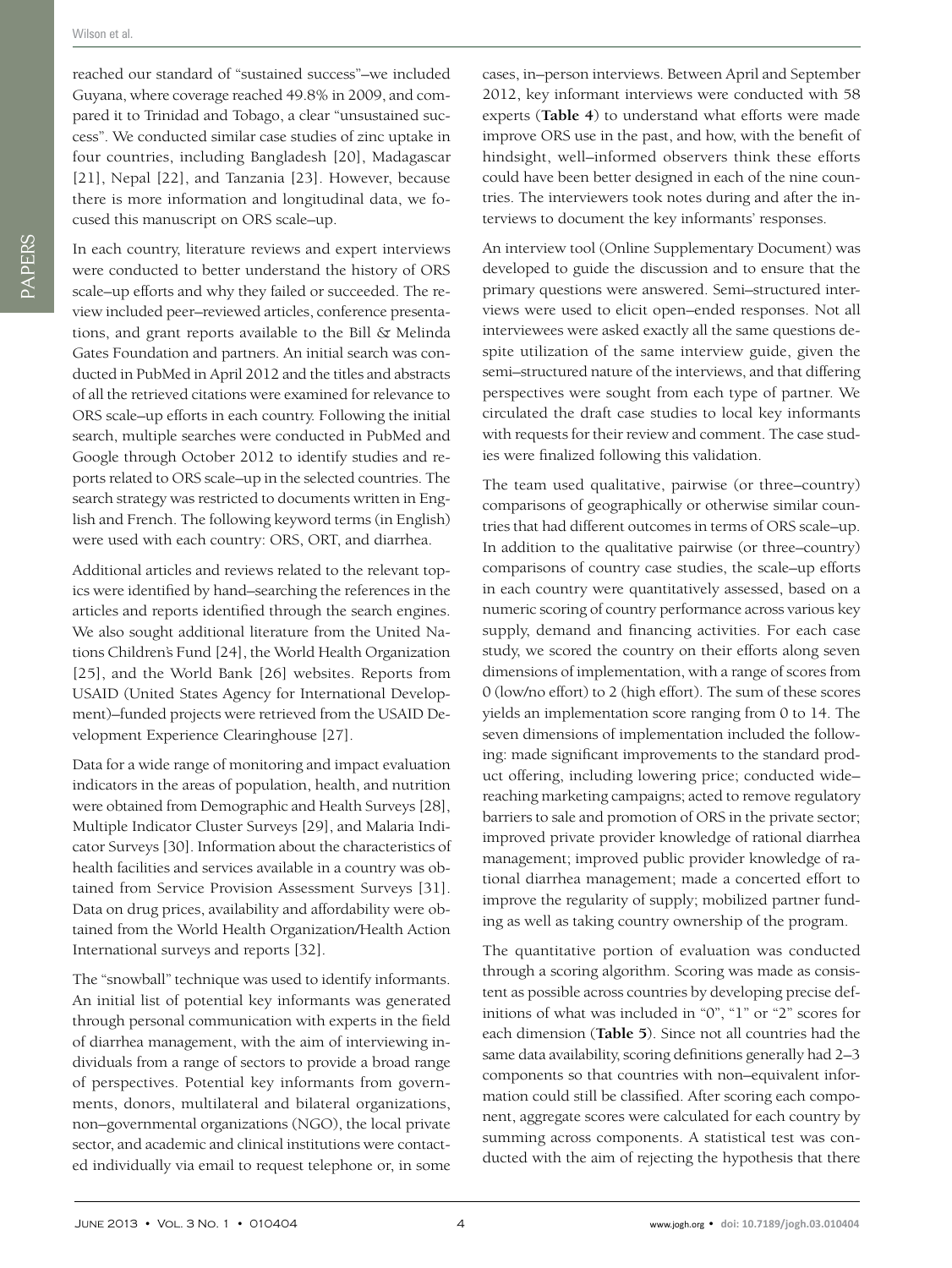| <b>Table 4.</b> Dimensions of implementation and their scales               |                                                                                                                           |                                                                                                                                                                                                                                                                                              |
|-----------------------------------------------------------------------------|---------------------------------------------------------------------------------------------------------------------------|----------------------------------------------------------------------------------------------------------------------------------------------------------------------------------------------------------------------------------------------------------------------------------------------|
| Dimension                                                                   | <b>Definition</b>                                                                                                         | Scale                                                                                                                                                                                                                                                                                        |
| Political stability                                                         | The degree to which a country has had<br>minimal political conflict, civil unrest and/or High-Medium-Low<br>violence      |                                                                                                                                                                                                                                                                                              |
| Natural disasters                                                           | The number of natural disasters experienced<br>by the country during the ORS or zinc<br>scale-up time period              | High-Medium-Low                                                                                                                                                                                                                                                                              |
| U5 mortality                                                                | U5 No. deaths                                                                                                             | U5 No. deaths                                                                                                                                                                                                                                                                                |
| U5 deaths due to diarrhea                                                   | U5 No. deaths due to diarrhea                                                                                             | U5 No. deaths due to diarrhea                                                                                                                                                                                                                                                                |
| Vaccine coverage<br>Zinc introduction                                       | The immunization rate                                                                                                     | % DTP3<br>Y/N                                                                                                                                                                                                                                                                                |
|                                                                             | Whether the country has introduced zinc<br>Of those seeking care for diarrhea, % going                                    |                                                                                                                                                                                                                                                                                              |
| Private sector share                                                        | to private sector<br>Whether the country has received funding                                                             | % going to private sector                                                                                                                                                                                                                                                                    |
| USAID recipient                                                             | from USAID<br>Whether the country initially promoted                                                                      | Y/N                                                                                                                                                                                                                                                                                          |
| Home-based solutions                                                        | home-based sugar-salt solutions                                                                                           | Y/N                                                                                                                                                                                                                                                                                          |
| promotion<br><b>IMCI</b> country                                            | Whether the country has introduced IMCI                                                                                   | Y/N                                                                                                                                                                                                                                                                                          |
|                                                                             | Whether the country has decentralized                                                                                     |                                                                                                                                                                                                                                                                                              |
| Decentralization of                                                         | responsibility without also decentralizing                                                                                | Y/N                                                                                                                                                                                                                                                                                          |
| responsibility not funding                                                  | funding                                                                                                                   |                                                                                                                                                                                                                                                                                              |
| Degree of collaboration<br>across government, private,<br>public            | Extent to which partners worked together<br>on diarrhea case management                                                   | HIGH - Multiple types of partners involved and collaborating<br>MEDIUM - Multiple types of partners involved but tense relations OR<br>few partners but strong relations<br>LOW - No partnerships, or a few non-collaborative ones                                                           |
| Female literacy rate                                                        | Self-explanatory                                                                                                          | % females literate                                                                                                                                                                                                                                                                           |
| Diarrhea care-seeking                                                       | Degree to which caregivers sought treatment<br>for diarrhea when their child fell ill                                     | % seeking care                                                                                                                                                                                                                                                                               |
| Reach of health system                                                      | Quality of the health infrastructure                                                                                      | HIGH - Infrastructure has broad reach and HCW capacity appropriate<br>for pop size<br>MEDIUM - Broad reach OR appropriate HCW capacity<br>LOW - Insufficient reach and poor capacity                                                                                                         |
| Surface area                                                                | Self-explanatory                                                                                                          | square km                                                                                                                                                                                                                                                                                    |
|                                                                             |                                                                                                                           |                                                                                                                                                                                                                                                                                              |
| Population                                                                  | Self-explanatory                                                                                                          | No. people                                                                                                                                                                                                                                                                                   |
|                                                                             |                                                                                                                           |                                                                                                                                                                                                                                                                                              |
| SCALE-UP INDICATORS                                                         |                                                                                                                           |                                                                                                                                                                                                                                                                                              |
| Improved product,<br>including pricing                                      | Degree to which scale–up attempt improved<br>the ORS or zinc product, including making<br>it affordable                   | HIGH – Price not a barrier to purchase; consumer research conducted<br>to determine preferences<br>MEDIUM - Generally strong product, but price or consumer research<br>sub-optimally conducted<br>LOW - Pricing and product not informed by any prior information                           |
| Marketing campaign                                                          | Degree to which scale–up attempt<br>conducted a successful direct-to-consumer<br>marketing campaign                       | HIGH - Multi-channel, researched campaign of sufficient duration;<br>consumer demand increased<br>MEDIUM – Multi–channel or of long duration; high knowledge low<br>utilization                                                                                                              |
| Regulatory approval                                                         | Whether regulatory hurdles were overcome                                                                                  | LOW - Little impact on awareness and/or use after the campaign<br>Y/N                                                                                                                                                                                                                        |
| Improved private provider<br>knowledge                                      | Degree to which campaign successfully got<br>private providers to recommend ORS and/or<br>zinc                            | HIGH - For areas where high use of private providers, specific<br>interventions targeting private providers; for others, inclusion in<br>outreach; positive impact on provider recommendations<br>MEDIUM - Inclusion in outreach, awareness but not impact<br>LOW - Not included in outreach |
| Improved public provider<br>knowledge; increasing<br>supportive supervision | Degree to which campaign successfully got<br>public providers to recommend ORS and/or<br>zinc                             | HIGH - For areas where high use of public providers, specific interven-<br>tions targeting private providers; for others, inclusion in outreach;<br>positive impact on provider recommendations<br>MEDIUM - Inclusion in outreach, awareness but not impact                                  |
| Increasing availability of<br>supply                                        | Degree to which scale-up including local<br>manufacturing, and consistent availability of<br>quality product              | LOW – Not included in outreach<br>HIGH - Few stockouts, local supplier, private and public<br>MEDIUM – Modest number of stockouts, foreign supply, private or<br>public<br>LOW - Low availability                                                                                            |
| Financing of scale–up                                                       | Degree to which countries successfully<br>began to own scale-up and both scale-up<br>and maintenance had sufficient funds | HIGH - Partners contribute but country assume ownership; sufficient<br>funding in volume and duration<br>MEDIUM – Partners contribute or country ownership, but funding<br>insufficient<br>LOW – Few contributors; insufficient funding                                                      |

ORS – oral rehydration solution, U5 – under 5 years of age, DTP3 – Diphtheria–tetanus–pertussis, USAID – United States Agency for International Development, IMCI – Integrated Management of Childhood Illness, No.- number, Y/N – yes/no

was a trend in the aggregate scores across the three categories of countries (H1: score<sub>sustained\_success</sub>>score<sub>unsustained\_</sub> success>SCOTe<sub>non-starter</sub>). The test used was Cuzick's non-parametric trend, which is an extension of the Wilcoxon rank–sum test [33]. Given that the scoring criteria demanded a certain degree of subjectivity in order to classify countries with different types of data, we urge caution in interpreting these results.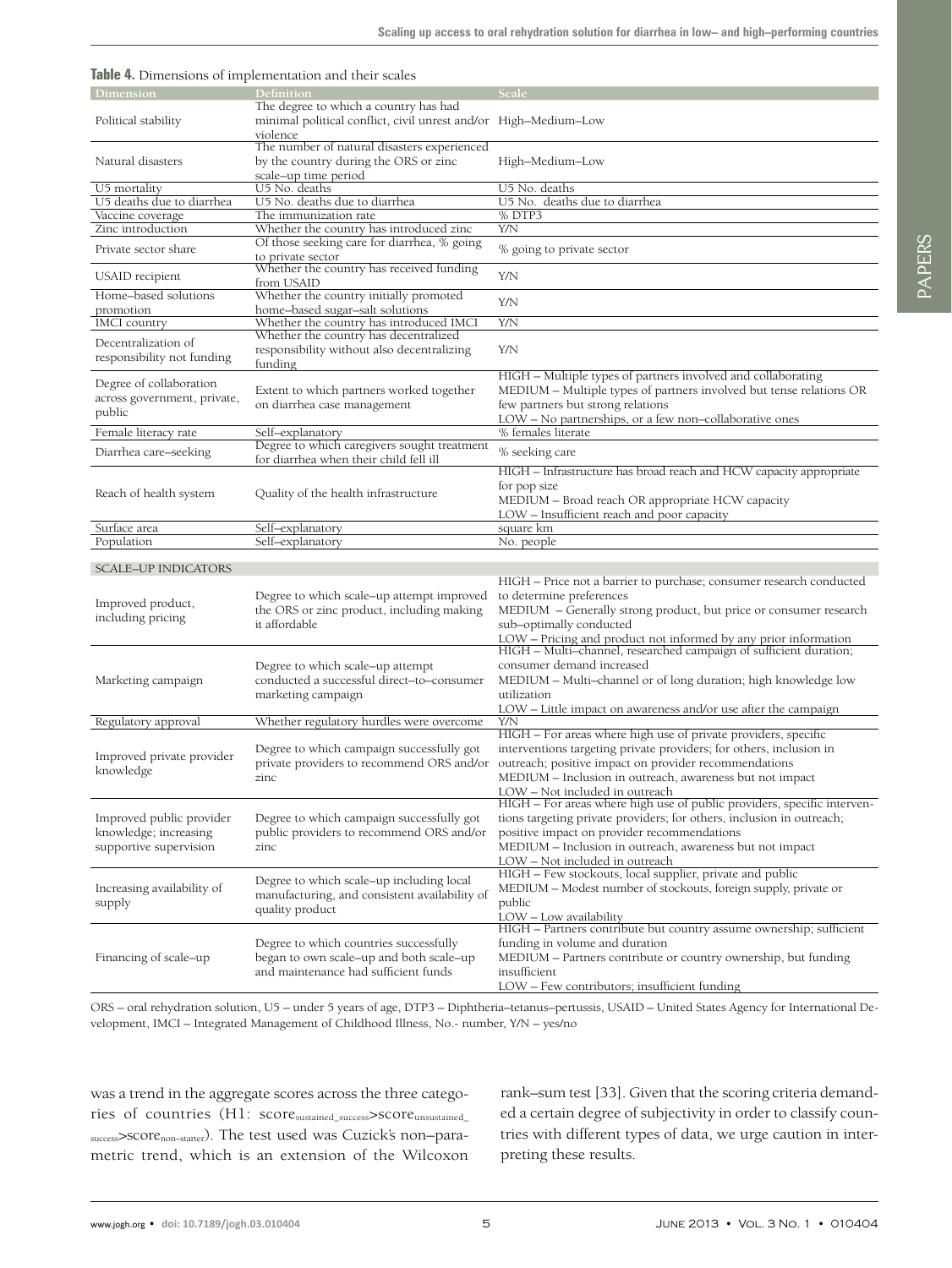#### **Table 5.** Number and type of key informants accessed for each country

| Country             | <b>Government</b> | Donor | Multilateral<br>and bilateral | <b>NGO</b> | Local private<br>sector | Academia Clinical | Total |
|---------------------|-------------------|-------|-------------------------------|------------|-------------------------|-------------------|-------|
| Bangladesh          |                   |       |                               |            |                         |                   |       |
| Guyana              |                   |       |                               |            |                         |                   |       |
| India               |                   |       |                               |            |                         |                   |       |
| Madagascar          |                   |       |                               |            |                         |                   |       |
| Malawi              |                   |       |                               |            |                         |                   |       |
| Senegal             |                   |       |                               |            |                         |                   |       |
| Sierra Leone        |                   |       |                               |            |                         |                   |       |
| Tanzania            |                   |       |                               |            |                         |                   |       |
| Trinidad and Tobago |                   |       |                               |            |                         |                   |       |
| Multi-country input |                   |       |                               |            |                         |                   |       |
| Total               |                   |       |                               | 33         |                         |                   | 58    |

NGO – Non-governmental organization

#### **Table 6.** Scores given to each country for each scale–up criterion

| Scale-up indicators                                                         | Bangladesh Malawi |                | Sierra<br>Leone |                | Guyana Tanzania | Trinidad<br>$\delta$<br>Tobago |               |               | Senegal India* Madagascar |
|-----------------------------------------------------------------------------|-------------------|----------------|-----------------|----------------|-----------------|--------------------------------|---------------|---------------|---------------------------|
| Improved product, including<br>pricing                                      |                   | $\overline{2}$ | 1               |                | $\Omega$        |                                | 1             |               |                           |
| Marketing campaign                                                          | 2                 | 2              | 2               | $\overline{2}$ | $\mathcal{O}$   |                                | $\mathcal{O}$ |               | $\mathcal{O}$             |
| Regulatory not a barrier                                                    | 2                 | $\overline{2}$ | 2               |                |                 |                                | 2             |               |                           |
| Improved private provider<br>knowledge                                      |                   | $\overline{2}$ | $\mathcal{O}$   |                |                 | $\overline{2}$                 | $\mathcal{O}$ | $\mathcal{O}$ |                           |
| Improved public provider<br>knowledge; increasing<br>supportive supervision | $\overline{2}$    |                | 2               | 2              | $\theta$        |                                | 1             |               |                           |
| Increasing availability of supply                                           | 2                 | $\overline{2}$ | 2               |                | $\Omega$        |                                | $\Omega$      |               |                           |
| Financing of scale-up                                                       | $\overline{2}$    |                |                 | $\overline{2}$ | $\Omega$        | $\overline{2}$                 | $\Omega$      | $\Omega$      | $\mathcal{O}$             |
| <b>TOTAL</b>                                                                | 13                | 12             | 10              | 11             | 3               | 11                             | 4             | 6             | 6                         |

\*Up to 2005

## RESULTS

#### Country comparisons

Country comparisons are presented in **Figure 2**.

**Comparison 1: Sierra Leone vs Senegal.** The West African country of Sierra Leone, mired in civil war from 1991– 2002, is a perhaps unexpected example of sustained, successful scale–up. Even before the civil war, Blue Flag Volunteers (BFVs) were trained to promote hygiene and treat diarrhea with ORT. During the conflict, which displaced as many as 2 million out of the 5.5 million population, ORS was pushed heavily on displaced populations in camps. After the civil war, the primary health care system was "reinvented", with multi–donor support. Recurrent cholera outbreaks were managed with ORS and efforts were made to ensure that the supply chain was maintained at each level: the Ministry of Health and Sanitation increased the intensity of tracking ORS distribution, districts and communities were in charge of ordering supplies, and peer supervisors facilitated re–stocking ORS in Community Based Distributors' (CBDs) kits. The population learned about the product via interpersonal communications with

very active community promoters (BFVs and or CBDs). Integrated community case management of childhood illness was introduced to some districts in late 2000s and free health care for pregnant and lactating women and children under–five was introduced in 2010 [34–37].

Senegal is a West African country of 13 million people where ORS scale–up efforts have not succeeded ("non– starter"). The country is very stable, with a well–organized health system and relatively good infrastructure. The United States provided over half of all bilateral aid for health (basic) in the 2000s. USAID has been promoting ORS in Senegal since 1985, through multiple, successive, standalone "Technical Assistance" programs in "USAID regions" in the West – including PRITECH (1985–1993), BASICS (1994–2006), Child Survival Program (1998–2002), Fatick Partnership (2007–2009), Community Health Program (2006–2011). UNICEF supplied all ORS in the country until 2000 and Integrated Management of Childhood Illness (IMCI) was introduced in the 2000s, but the guidelines resulted in no change in clinical practice. The "health hut" program was launched in the late 1990s, including activities to promote both ORS and home fluids (including sugar–salt solution). However, ORS was not widely avail-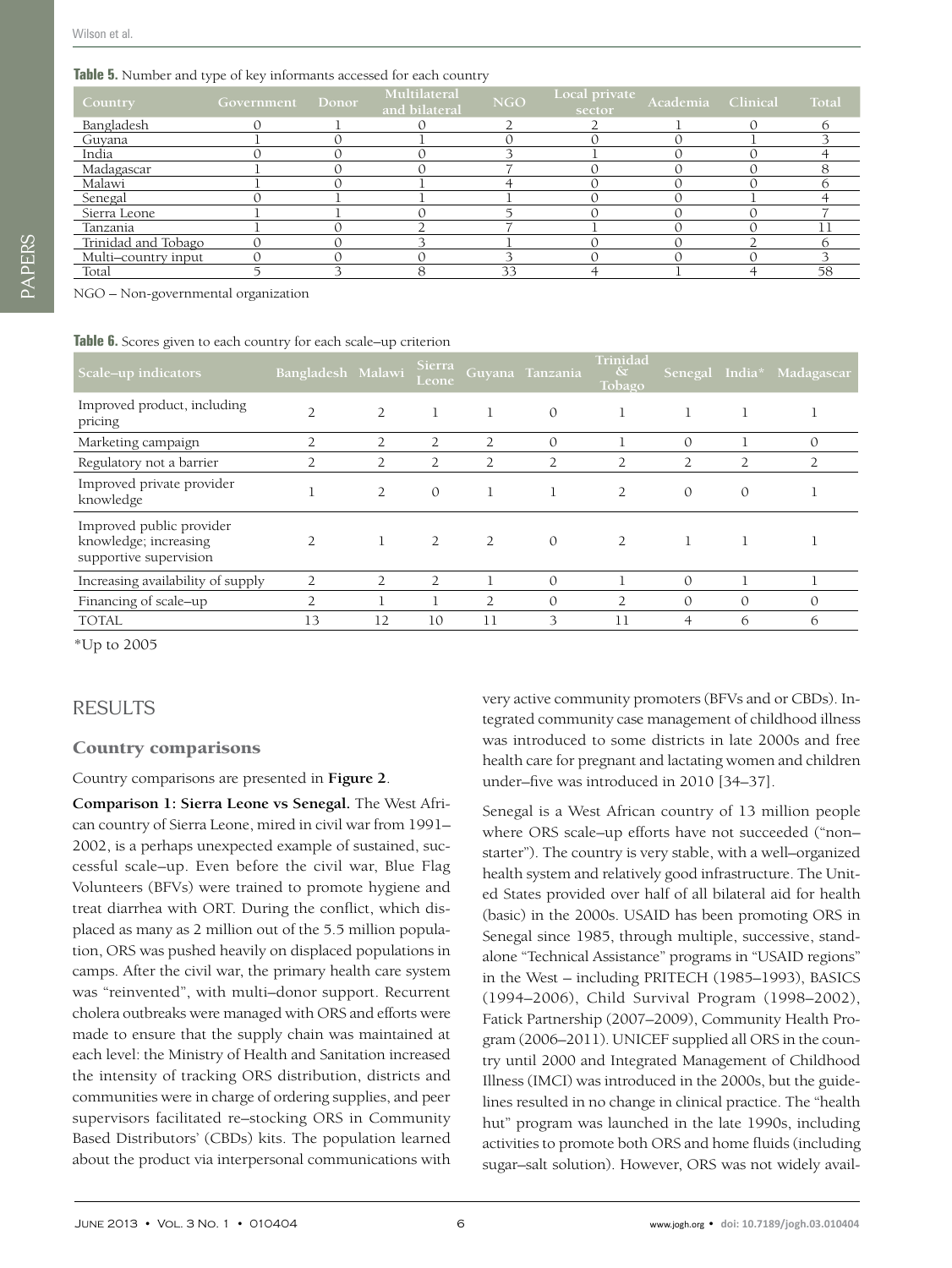

Figure 2. Oral rehydration solution (ORS) use rates by country, 1987-2011.

able in Senegal due to a weak distribution system that caused frequent shortages and stock–outs: availability of essential drugs was highest at the storage facilities and decreased at the more peripheral health facilities [38]. There are now 1600 health huts in Senegal, but they recover the full cost of medicines and, when surveyed, few (6–47%) health providers knew how to correctly look for signs of dehydration [39].

There are four key lessons from this comparison. First, interpersonal communications led to universal familiarity with ORS in Sierra Leone, whereas 41% of the population in Senegal still does not know about this product [40]. In Sierra Leone, emergencies provided an opportunity for boosting confidence in the product, and its purpose (rehydration, not symptom relief) is understood and appreciated. This understanding has been undermined in Senegal by mixed messaging about the benefits of ORS vs sugar– salt solution.

Second, basic supply chain management kept ORS widely available in Sierra Leone; in Senegal, it was unavailable in the private sector because ORS does not have a "visa" required to register drug products [36] and therefore could not be sold as a medicine, and public sector availability was also inconsistent. Further, pricing favored ORS in Sierra Leone, where the product is cheaper than in Senegal and where the cost of sugar made home–produced alternatives unaffordable (also not the case in Senegal). Finally, the re-

gional stand–alone project approach of USAID in Senegal appears to have been too limited in scope and scale to increase ORS usage, compared to the "national reconstruction project" in Sierra Leone, launched with lots of donor support to restore infrastructure and health services, and through which a comprehensive community case management program was created. Key informants suggested that there was limited government spending on scale–up efforts in Senegal during the period under consideration.

**Comparison 2: Guyana vs Trinidad and Tobago.** Guyana is a "sustained success" country of just 742 thousand people, in South America but culturally of the Caribbean. The country is susceptible to flooding and experienced a cholera epidemic in 1992 [41]. After the 1992 cholera epidemic, Guyana created a national policy for the treatment of diarrhea, including ORS. The Ministry of Health purchased large quantities of ORS, including pre–mixed liquid, and stockpiled product for disasters. The country's dense network of public health centers and health posts was supplemented by 287 Community Health Workers who extended the reach into deep rural areas and demonstrated correct use of ORS. According to key informants, the Ministry of Health conducted yearly, seasonal marketing for ORS, using newsprint, television, and radio and made ORS available free in the public sector.

Trinidad and Tobago is an "unsustained success" Caribbean country of 1.2 million people and is relatively wealthy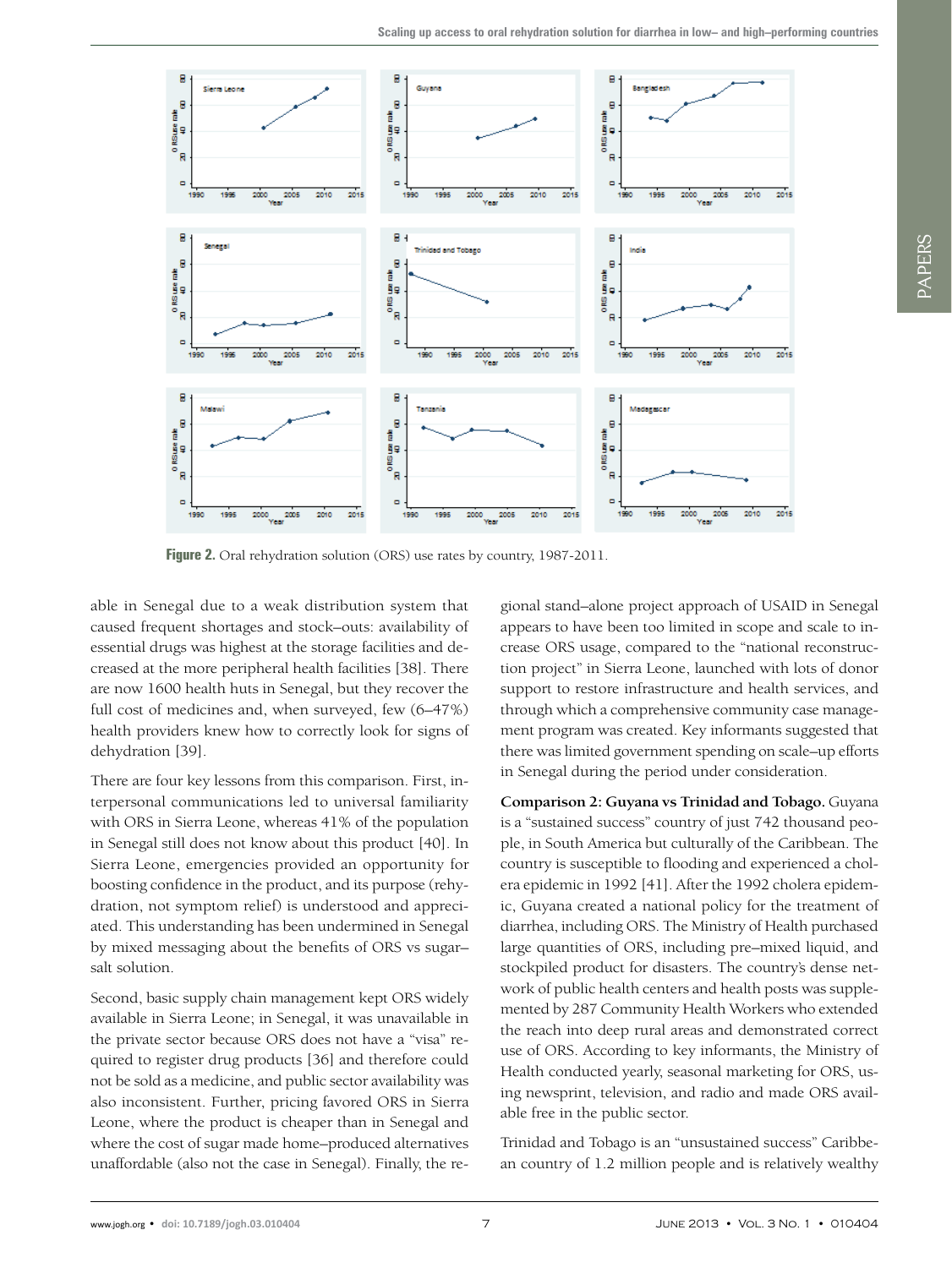with abundant oil and gas. Key informants recalled that a single local champion established Oral Rehydration Units in three major hospitals/health centers in the capital in 1981, in conjunction with an early 1980s ORS marketing campaign funded by the International Development Research Center (IDRC, US\$ 132 thousand), which used a logo on printed materials and also ran radio and television spots. One radio station hosted a call–in program with health care providers and focused on diarrhea prevention. Key informants suggested that the campaign was intended to be both relevant to and empowering for mothers, and relied on mother–to–mother interpersonal communication to disseminate messages. Messaging switched to promoting "rehydration", and there was even distracting debate over merits of coconut water as a source of liquidand electrolytes [42]. Ultimately, scale–up of water and sanitation improvements has been associated with a major reduction in diarrhea incidence; diarrhea is no longer seen as national priority since diarrheal disease accounted for less than 1% of deaths among children under–five in 2010 [43].

This comparison illustrates that ORS is very hard to promote if it is not epidemiologically relevant. Although both countries experienced declines in mortality to low levels, ORS retained relevance in Guyana because of repeated outbreaks of diarrheal disease after flooding. This comparison underscores the essential nature of broad national buy–in. The program in Trinidad and Tobago relied on one person and external funding, whereas Guyana has embraced ORS as part of its commitment to universal primary health care, with the government even taking on responsibility for regular communication campaigns. Finally, clarity of message is essential. In Trinidad and Tobago, the messaging was inconsistent between ORS, breastfeeding, and even coconut water, whereas Guyana made a strong and lasting commitment to ORS, and folded this seamlessly into integrated programs such as Integrated Management of Childhood Illness (IMCI).

**Comparison 3: Malawi, Tanzania and Madagascar.** Malawi is a land–locked country in Eastern/Southern Africa with 16.3 million people and successfully sustained scale– up. The country has never had significant civil unrest or natural disasters. Malawi implemented a National Control of Diarrheal Disease Program in 1985 and stopped promoting sugar–salt solution in 1989, using multiple channels to popularize ORS (so that 90% of the population was familiar with it by 1992). Integrated Management of Childhood Illness (IMCI) was rolled out comprehensively to all districts and a cadre of "Cholera Assistants" was instituted in the 1970s. These were developed into Health Surveillance Assistants now present in all "hard–to–reach" communities of the country [44]. From the early 2000s, USAID funded Population Services International (PSI) to socially market branded ORS, achieving universal recognition, and massive penetration of pharmacies and retail outlets. The product was free in the public sector and heavily subsidized in the private sector [45].

Tanzania has 46.9 million people and was classified as an "unsustained success" for ORS scale up because it achieved greater than 50% coverage and then declined. Tanzania implemented a National Control of Diarrheal Diseases Program in the 1980s, with "Diarrhea Treatment Corners" in health centers and hospitals and achieved 93% familiarity with ORS by 1991 [46]. The IMCI Strategy was gradually rolled out and evidence from a local trial showed that IMCI did not improve ORS use [47]. Although ORS was widely available in the public sector in 2006 [48], availability appears to have fallen (to 57.4%) by 2009 for unclear reasons [49]. A local producer (Shelys) did little to stimulate demand, relying on public tenders; the second local supplier went bankrupt in 2008. USAID–funded outreach to pharmacists and Accredited Drug Dispensing Outlets (ADDOs) resulted in good availability from the early 2000s, but conducted little marketing beyond these segments [50]. There was little direct–to–consumer marketing of ORS in Tanzania except through USAID's Point–of–Use Water Disinfection and Zinc Treatment (POUZN) project (2005–2010) which was all non–branded promotion and time–limited [51]. Unlike Malawi, Tanzania lacks a community health worker program at scale. ORS is not always free in the public sector and there is no subsidy.

Madagascar is an island of 22.0 million people and was classified as a "non–starter" for ORS scale–up because it never reached greater than 23.1% coverage. It has experienced a relentless series of natural disasters, and, in 2009, widely perceived to have been unconstitutional transfer of power. There was no ORS in country at all until 1988. UNICEF then supported a local producer with limited capacity, which eventually went out of business, leaving the country wholly dependent on imported supply. While many countries import health products, key informants suggested that the frequency with which Madagascar experienced natural disasters and the political turmoil that led to import disruptions resulted in poor accessibility of ORS. Early radio campaigns promoted both ORS and home–made sugar–salt solution. USAID supported co–packaged products only through the POUZN Project from 2008 to 2010 but diverted support to non–government entities following a transfer of power, which severely weakened program efforts to scale–up ORS [52].This diversion likely contributed to the poor penetration of programs for training public providers and community–based distribution, which reached <10% and 15%, respectively, of the country.

This comparison reveals that once universal familiarity with ORS is achieved, availability is extremely important. Malawi achieved very high levels of availability in both public and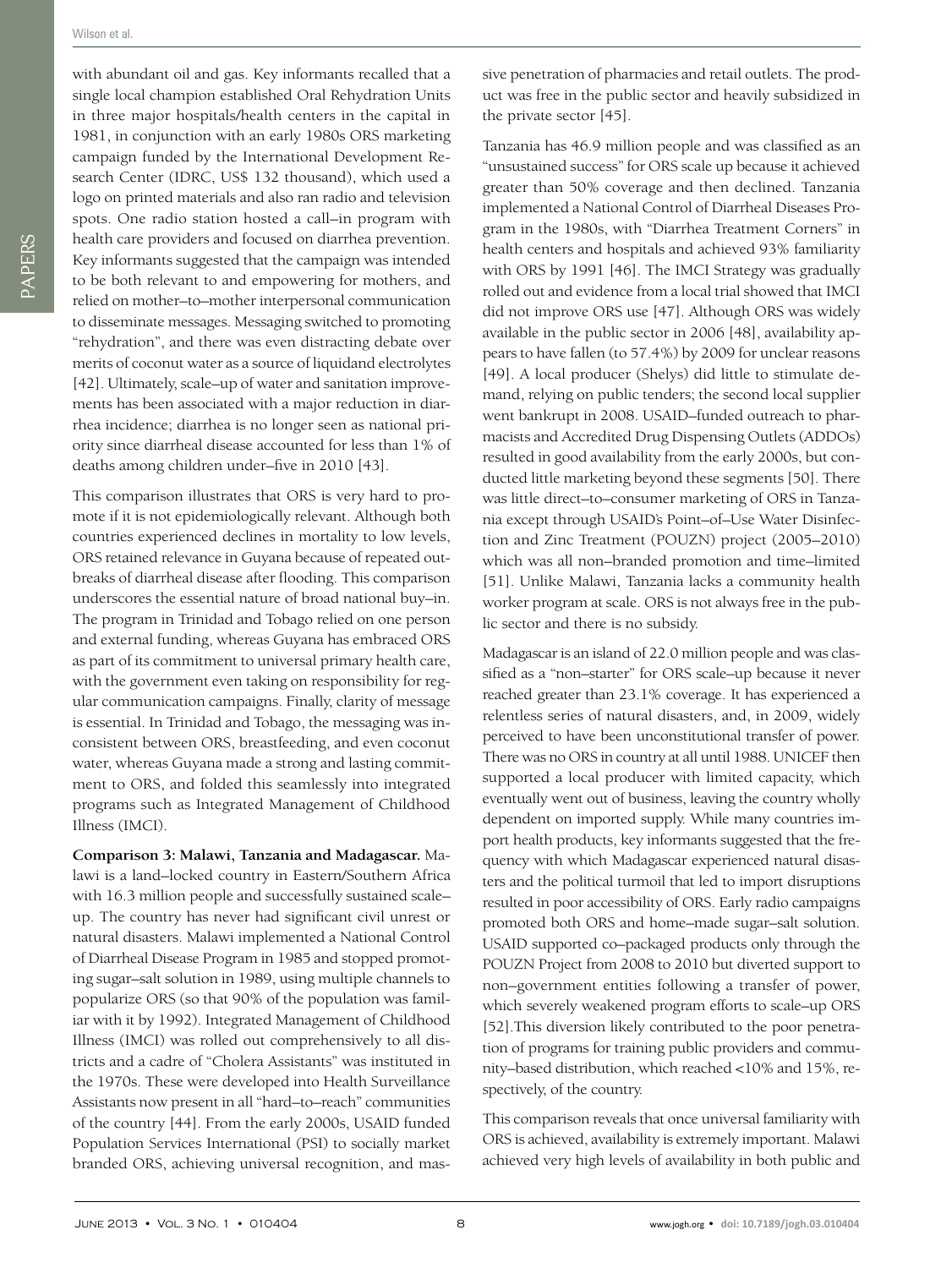private sectors, whereas in Madagascar, uptake has been crippled by lack of availability. In Tanzania, the weakening public sector supply chain may explain recent declines in ORS use. An organized cadre of trained community–based distributors can greatly extend the reach of the public sector to achieve market penetration at scale. It is possible to capitalize on floods and cholera epidemics to increase familiarity with and trust in ORS, but countries enmeshed in political unrest are not conducive to ORS scale–up. Reliance on a single donor is risky because support may be abruptly terminated before programs are mature.

**Comparison 4: Bangladesh vs India.** Bangladesh, a South Asian country of 161 million people, was the first country in the world to accumulate large–scale experience using ORT. It is home to the world renowned International Centre for Diarrhoeal Disease Research (ICCDR,B). ICDDR,B developed ORT and continues to research and promote the approach, modeling successful control of diarrhea mortality. In 1981, the government created the National Oral Rehydration Project and distributed packets of ORS to health centers in 100/509 sub–districts [53]. Between 1980 and 1990, BRAC (formerly Bangladesh Rural Advancement Committee) trained 12 million women (approximately half of all women in the country) in preparation and use of sugar–salt solution, and still trains community health workers [51]. Bangladesh explicitly switched from promotion of sugar–salt solution to promotion of ORS. Starting in 1985 Population Services International (PSI) and, later, the Social Marketing Company (SMC) promoted branded ORS through multi–channel social marketing, spending US\$ 1million/year and capturing 80% of the market. In the early 2000s, SMC built its own manufacturing facility and services 220000 retail outlets [54]. According to key informants, in addition to SMC, there are now 30–40 ORS suppliers. ORS is supplied for free in the public sector and is very cheap in the private sector (US\$ 0.06) [52]. Bangladesh relied on the family unit to sustain ORS use – the majority of mothers now educate their children on ORS, removing the need for repeated marketing campaigns. The most recent DHS survey provides clear evidence of successful ORS scale–up efforts: 77.6% of recent diarrhea episodes were treated with ORS (and 40.8% were treated with zinc), and only 2.0% of all under–five deaths were attributed to diarrhea [55].

India's 1.2 billion people reside in 28 states and seven Union Territories, each with hugely different public health systems and health outcomes. India was classified as a "nonstarter" through 2005 then had dramatic increases in coverage. India's multiple large scale government programs–including Diarrheal Disease Control Program (1978), Child Survival and Safe Motherhood Program (1992), Reproductive and Child Health Program (1997), and National Rural Health Mission (2005)—have resulted in high ORS availability in the public sector and training and stocking of outreach workers such as Anganwadi Workers and, more recently, Accredited Social Health Activists (ASHAs). In the 1980s, UNICEF promoted sugar–salt solution [56], which is still more familiar and more widely used than ORS. There is no national consensus in favor of ORS. The Program for Advancement of Commercial Technology–Child and Reproductive Health (PACT–CRH), a US\$ 30 million USAID project, began strong promotion of ORS in the mid–2000s, with celebrity partnerships, media, home visits, and free samples [57]. India's vibrant pharmaceutical industry actively markets antibiotics to private providers, who command at least two–thirds of the market [58]. Public health detailing to private providers has never been done at scale.

This comparison underscores that even in countries where the market for diarrhea treatment is dominated by the informal private sector; it is possible to achieve high levels of use of ORS by changing social norms. It is likely that intensive interpersonal communication is a critical part of this behavior change, and it is also important to directly reach frontline providers at scale. Conversely, an excessive emphasis on public sector providers, in a context where, according to key informants, the public sector is under– valued and under–utilized, is not likely to be very effective, at least in the short term. Branded marketing can be very helpful, but must be explicitly directed at the mass market (India's most successful Electral brand has never been marketed as a product intended for self–treatment).Unambiguous messaging that home–made sugar salt solution is not an adequate substitute for ORS is critical for successful scale–up. Bangladesh benefited from the leadership of a highly respected local institutional champion for ORS (ICDDR,B) and managed to create a broad alliance of major local stakeholders. In India, the major champions of ORS have been mostly external, and there is no equivalent of BRAC that reaches beyond the public sector.

### Quantification of scale–up factors analysis

There was strong evidence that the aggregate scale up scores were more favorable in the countries that achieved more sustainable scale–up, ie, countries that exceeded 50% coverage for ≥5 years and now have achieved >66% coverage (*P*=0.042, Cuzick's non–parametric test for trend; **Figure 3**). Although the very small sample size suggests caution when interpreting between group differences in individual implementation categories (**Table 6**), there is overwhelming evidence that the four successful countries all implemented well–researched, multi–channel communications campaigns, whereas this was not done at all in the two "non–starter" countries, and only to a very limited extent in the three "unsustained success" countries. The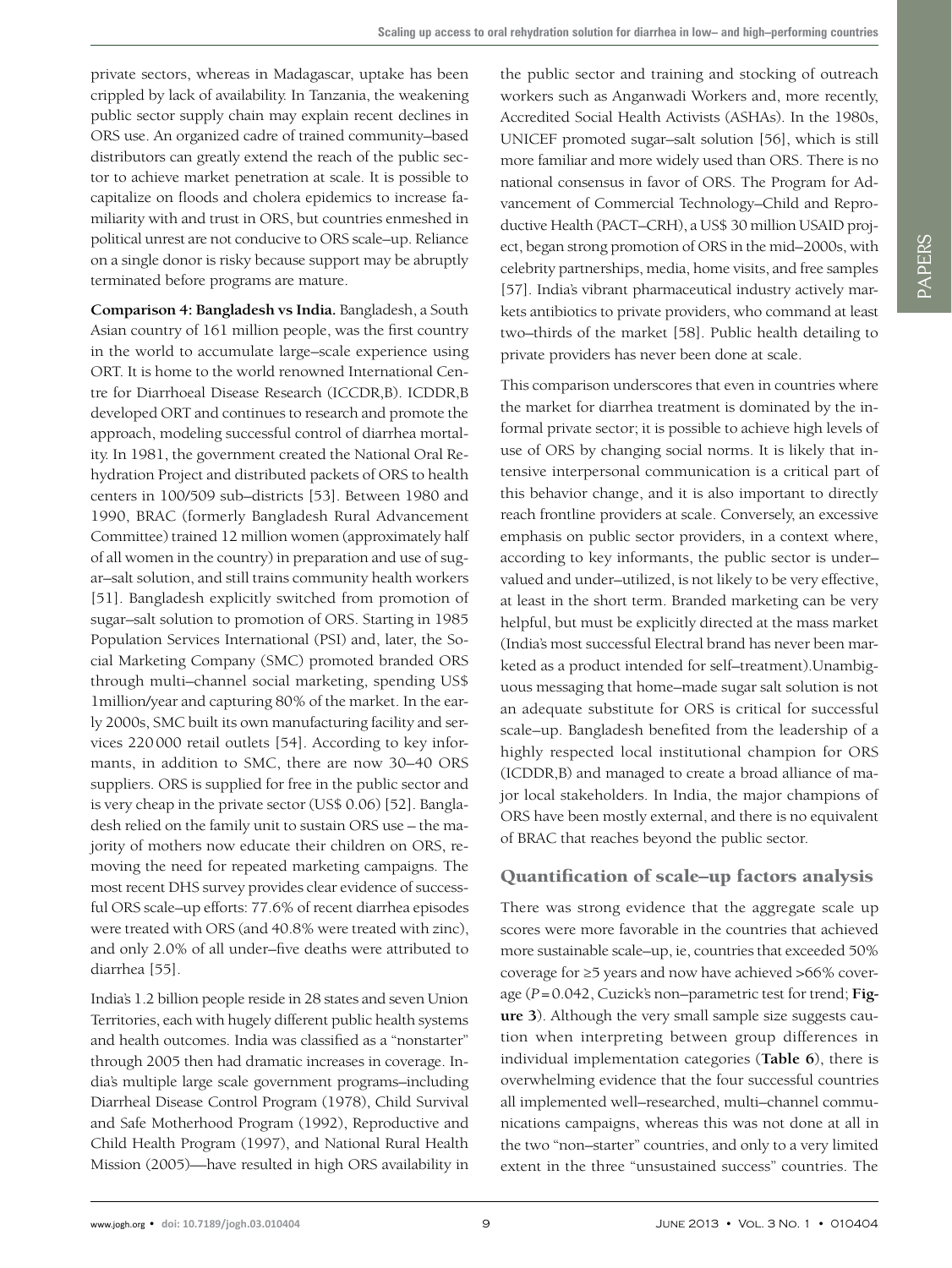Wilson et al.



**Figure 3.** Aggregate implementation scores, by country scale-up type. Box plot with whiskers from minimum to maximum scores for the "sustained success" countries. The whiskers indicate the range of the data and are represented as vertical lines ending in a small horizontal line. The median and the interquartile range (IQR) were used to construct each box. The horizontal bar in the middle is the median score and the height of the box is equal to the IQR, drawn so that it starts at the 25<sup>th</sup> percentile (lower quartile value) and stops at the  $75<sup>th</sup>$  percentile (upper quartile value).

next strongest association was with the financing of scale– up, where the more successful countries were more likely to have mobilized substantial funds from partners and taken significant ownership themselves.

#### DISCUSSION

Since UNICEF placed ORS at the heart of its "GOBI–FFF" strategy in 1982, usage of ORS has increased slowly but steadily, suggesting a systematic response to public health recommendations [1]. Despite global efforts over the past four decades, however, current ORS use rates in the developing world are surprisingly low. While some countries have not succeeded in promoting rational diarrhea management and others have done much better, most countries are somewhere in the middle. This exercise was designed to explore the root causes of this diversity in ORS use, particularly focusing on direct and indirect contributors to ORS scale–up in countries with very high and very low ORS use rates.

Our initial hypotheses were mainly confirmed – that is, countries were more likely to have been successful in scaling up ORS if they (i) ensured both broad national buy–in and collaboration between government, non–government and private sectors; (ii) made significant efforts to synchronize demand generation, private provider outreach, and public sector work; and (iii) the context at the time of the interventions was conducive to scale up, including funding directed to ORS scale–up and the absence of political turmoil. We also drew some preliminary conclusions about specific elements of scale–up programs, though we believe these will need further validation. While these concepts are not entirely original and novel, we are not aware of any other work that has examined all of them simultaneously.

Key informant interviews suggested that partner collaboration was especially critical to success in Sierra Leone, Bangladesh and Guyana. The governments in all three countries collaborated with a range of development partners in the public and private sectors, reducing potential for "donor dependency". Senegal's reportedly weak government engagement in the early stages of ORS scale–up efforts and reliance on USAID were both cited by key informants as drivers of continuing low ORS use rates. Similar findings were reported from a case study in Philippines as our findings from Trinidad and Tobago: hospital admissions attributable to severe diarrhea declined and ORS became less epidemiologically relevant as income and sanitation improved [1].

The results of the quantification of scale–up factors analysis, despite relying heavily on qualitative information, suggested a correlation between high ORS use rates and synchronicity of demand– and supply–side interventions. All four "sustained successes" (Sierra Leone, Guyana, Malawi, and Bangladesh) focused on community–level delivery (although operationalized in very different ways), promoted ORS through health worker communications and mass media, provided ORS free of charge in public sector and had secure supply of the product. Malawi and Bangladesh have historically had robust community– and household–level interventions that highlight the importance of interpersonal communications to increasing uptake of ORS, and ensuring availability in areas close to where people live. Malawi also utilized tracking mechanisms to reduce stock–outs, and Bangladesh had a sales force for private sector outreach. "Non–starter" countries generally lacked coordinated, sustained efforts to improve supply and demand, and efforts were reportedly hindered by poor country ownership and insufficient financing. For example, the ADDOs in Tanzania can extend the reach of drug shops to rural areas, but given the vast distances in the country, gaps remain for certain segments of the population. Both Madagascar and, more recently, Tanzania struggled to maintain product availability at public health facilities, which may have contributed to low ORS use in those countries.

One of the most surprising findings was the importance of the context in which the scale–up efforts were implemented. The case studies show how clearly it played a role in the outcomes of scale–up efforts, and how there is no "one– size–fits–all" approach or program for ORS. The case study of Madagascar demonstrates how difficult it is to implement successful treatment programs when the health sys-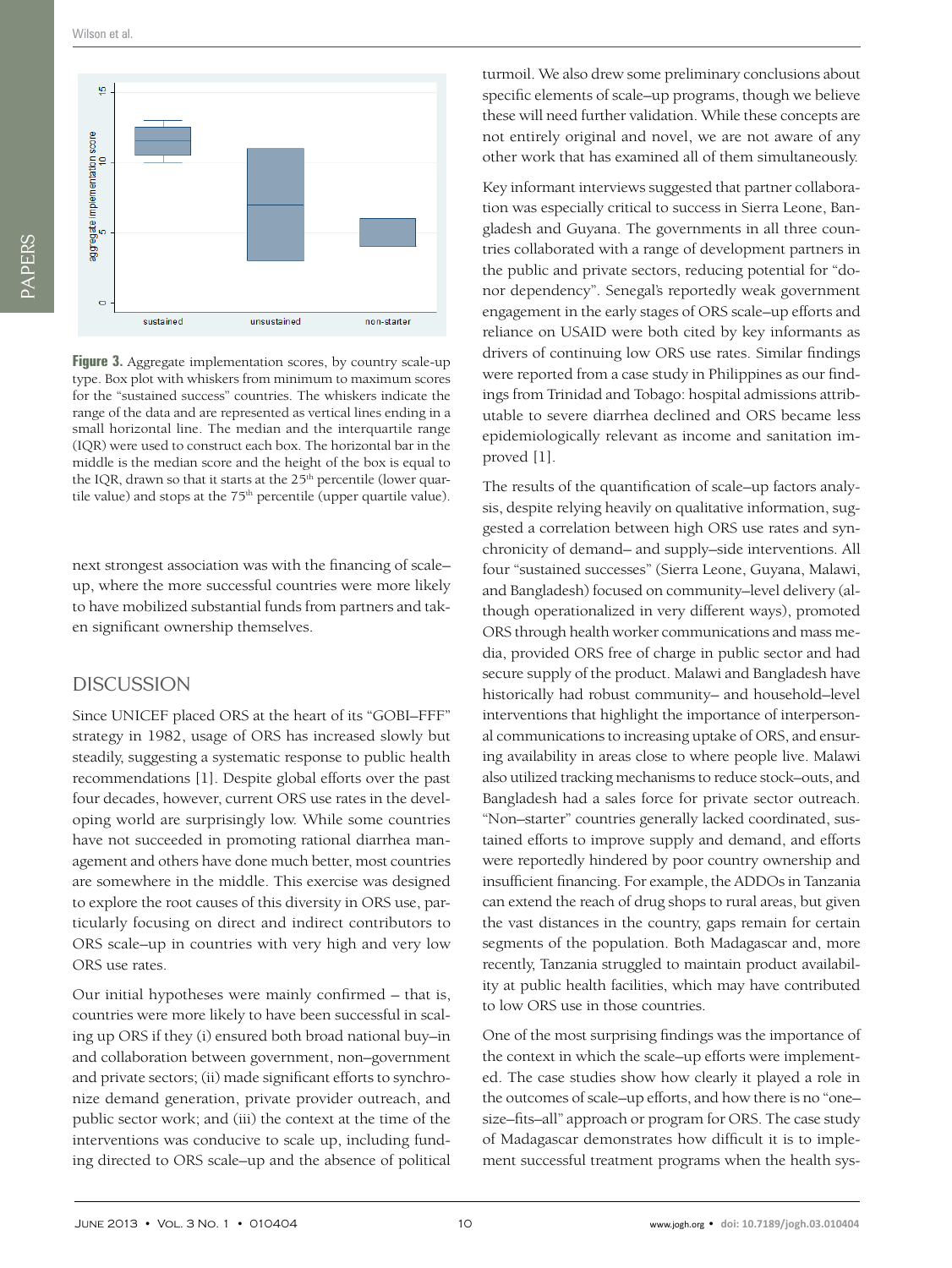tem is passing through a period of acute destabilization. This highlights the importance of fully understanding the risks of working in potential high–impact, volatile countries, where the need is great but the risk of program disruption is very high. However, we should note that many of the countries that we included in the case studies were relatively stable compared to Madagascar, so further studies to support or negate this hypothesis, and to better understand how to successfully operate in high–risk, high– need areas, will be critical moving forward.

We identified four other findings that merit further investigation. First, ambiguous messaging about the relative value of ORS vs home–made sugar–salt solution can stifle ORS utilization. The definition of "oral rehydration therapy" changed four times within a decade [1], and may have had a lasting impact on clarity of communications about the gold standard for treatment of diarrhea. In Tanzania and India, both of which have a vibrant pharmaceutical market, the lack of focus on ORS messaging has allowed this product to be displaced by anti–diarrheals and antibiotics. In contrast, unambiguous messaging, that home–made sugar salt solution is not an adequate substitute for ORS, is critical for successful scale–up. Bangladesh switched from promotion of sugar–salt solution to promotion of ORS and the recent estimates suggest that ORS packets were used in nearly 80% of under–five diarrhea episodes in 2011. Second, rigorous commercial marketing approaches should be combined with effective interpersonal communication. An earlier case study of ORT success in Egypt highlighted the importance of utilizing scientific evidence with consumer and market research in crafting relevant and appropriate messages [8]. Commercial partners who truly understand marketing, and favor branded over generic marketing, can team up with groups providing interpersonal communication delivered in the home or through self–help groups. Third, it is clear that the market for diarrhea treatment products can be highly price sensitive (eg, pricing was a barrier in rural Madagascar). Thus partners must work to bring down prices in countries where they remain stubbornly high. Finally, support to the private sector needs to articulate a clear path towards the creation of a sustainable market. Subsidies for ORS may undermine sustainable markets, thus business models that encourage suppliers' reliance on external support risk being counter–productive in the long term. Few donor agencies recognize the importance of these domains of health services delivery to readily invest in them; public–private partnerships could lend support for this concept.

We found little information on the cost of scale–up efforts, primarily because this information has not historically been well–documented. We know that scale–up was done sustainably (and presumably affordably) in the five "successful" (>66% coverage) countries studied, and we have some

anecdotal evidence from interviews and reports from major funders, but this is a gap in knowledge within the global community. To address this gap in future work, donors and governments would be wise to develop a rigorous monitoring and evaluation plan to track the impact of their investments and begin to improve our understanding of cost and sustainability.

There are several important limitations of this study. These case studies were initially conceived to inform programmatic decisions for the Bill & Melinda Gates Foundation; we recognize that the methods used did not emphasize repeatability as strongly as they would have done had our initial purpose been to publish these results in an academic journal. However, as important results came to light through this work, sharing the findings through academic means seemed appropriate. We therefore urge other researchers to look again at these and similar experiences with a view to obtaining further policy–relevant findings on factors leading to successful ORS scale–up.

As previously noted, ORS coverage rates in the 1980s were available for few countries, but have since improved with MICS and DHS [1]. Although we identified data sources for ORS coverage in 96 countries, these periodic surveys, one–time field studies, supply chain data and national surveys rely on caregiver recall of the illness episode and any treatment sought and provided. We selected a subset of all countries that have attempted to scale up ORS and for whom data were available at the time; it would be of interest to repeat the studies, drawing from a wider selection of country experiences, and to validate the findings of our quantitative analysis by ensuring that more than one assessor scores the various country factors.

Finally, we relied on impressions from key informants, who undoubtedly had extensive knowledge of the historical contexts, the actors involved and the issues. We cannot rule out the potential reporting bias inherent in the role that the key informants or their organizations played in promoting ORS use. We did not maintain tape recorded interviews, as we suspected that key informants would not be as open to sharing their perceptions if they were being recorded. Although we developed one interview guide, given the semi– structured nature of the interviews interview questions were not completely standardized across countries.

# CONCLUSIONS

This study was an in–depth effort to objectively gather and compare the limited data available on the factors associated with successful and unsuccessful scale–up of ORS programs. We identified a number of characteristics of successful ORS scale–up programs, including involvement of a broad range of key players, addressing supply and demand generation together, and working with both public and pri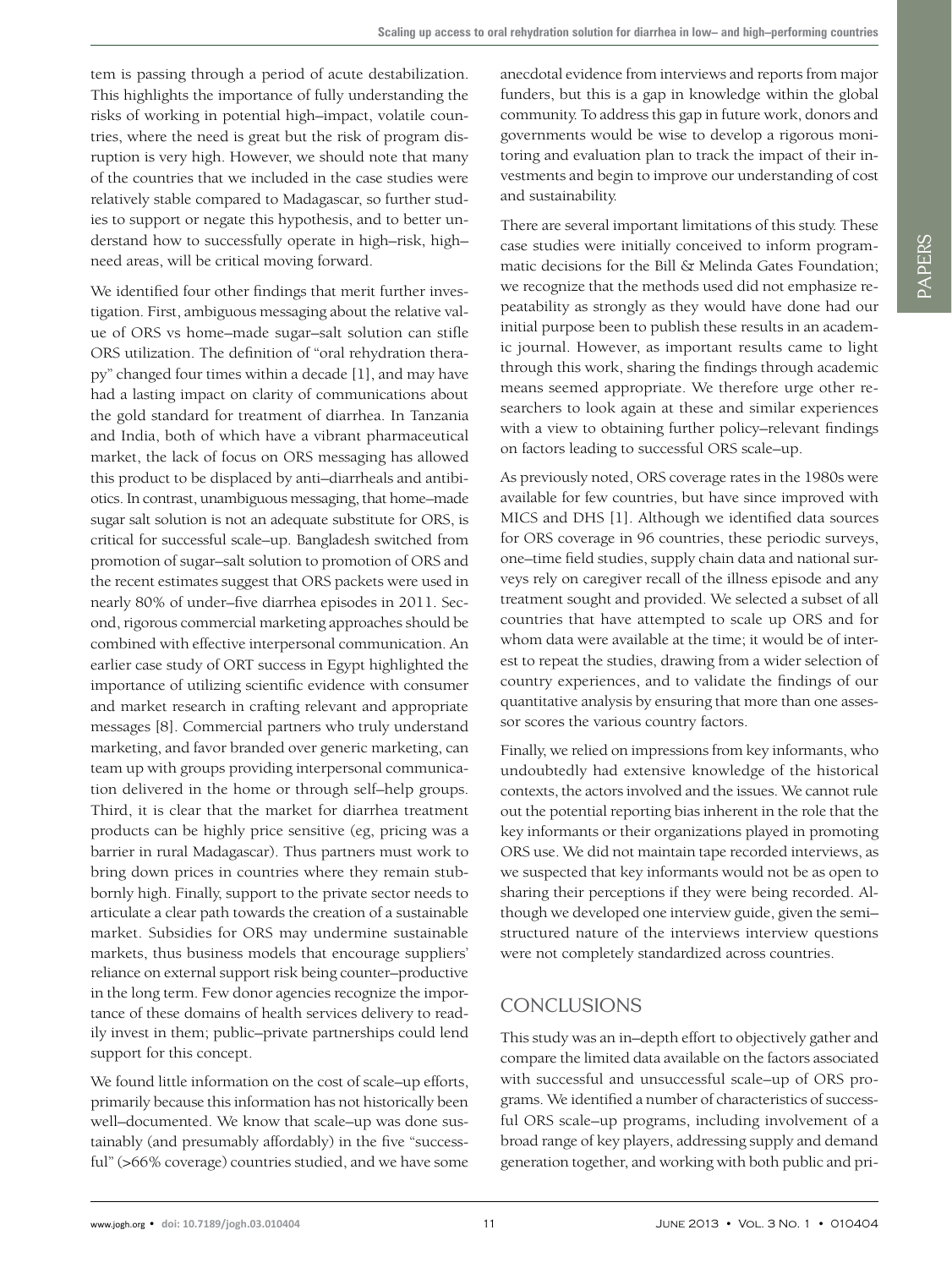PAPERS

vate sectors. Failure to involve key partners will often result in major gaps in the scale–up plan and critically affect sustainability. We found that the cost of scale–up efforts has not historically been well–documented. There are implications for the way that future ORS scale–up efforts should be directed to avoid some of the mistakes of the past. Efforts must synchronize demand generation, private provider outreach and public sector work. Rigorous monitoring and evaluation plans to track program impacts should be developed to address the gap in knowledge within the global community and improve our understanding of cost and sustainability. Future studies revealing lessons from other country experiences could also contribute to efforts to scale–up access to ORS and ultimately improve the lives of children who benefit the most from these efforts.

**Acknowledgements:** The authors greatly appreciate the input on the case studies from experts from organizations involved in the promotion of ORS and zinc. The authors thank colleagues at PATH and the Maternal and Child Health Integrated Program (MCHIP) for their contributions to the case studies and to the Strengthening Health Outcomes through the Private Sector (SHOPS) Project for providing an online home for the case studies. Any opinions, findings, and conclusions or recommendations expressed in this material are those of the authors and do not necessarily reflect the views of the key informants, thought partners or reviewers.

**Funding:** This work was funded by the Bill & Melinda Gates Foundation. SEW, SSM, SSG are employed by the Bill & Melinda Gates Foundation.

**Ethical approval:** Not required.

**Authorship declaration:** SEW, SSM, SSG, EM, RH, KLMW, JP, LEM and SEH provided research ideas, conducted the research, drafted individual case studies, and provided critical input required for the final version of the manuscript. SSM assembled the data and created the figures. SSM and SSG developed the implementation scores and conducted the statistical analyses. SEW, SSM and SSG wrote the paper.

**Competing interests:** All authors have completed the Unified Competing Interest form at www.icmje. org/coi\_disclosure.pdf (available on request from the corresponding author). The authors declare no financial relationships with any organizations that might have an interest in the submitted work in the previous 36 months; and no other relationships or activities that could appear to have influenced the submitted work; apart from that declared under Funding.

- 1 Victora CG, Bryce J, Fontaine O, Monasch R. Reducing deaths from diarrhoea through oral rehydration therapy. Bull World Health Organ. 2000;78:1246-55[. Medline:11100619](http://www.ncbi.nlm.nih.gov/entrez/query.fcgi?cmd=Retrieve&db=PubMed&list_uids=11100619&dopt=Abstract)
- 2 UNICEF. Pneumonia and Diarrhoea: Tackling the deadliest diseases for the world's poorest children. New York: UNICEF, 2012. Available from: http://www.unicef.org/media/files/UNICEF\_P\_D\_complete\_0604.pdf. Accessed: 28 March 2013.
- 3 Claeson M, Waldman RJ. The evolution of child health programmes in developing countries: from targeting diseases to targeting people. Bull World Health Organ. 2000;78:1234-45[. Medline:11100618](http://www.ncbi.nlm.nih.gov/entrez/query.fcgi?cmd=Retrieve&db=PubMed&list_uids=11100618&dopt=Abstract)
- 4 Lambrechts T, Bryce J, Orinda V. Integrated management of childhood illness: a summary of first experiences. Bull World Health Organ. 1999;77:582-94[. Medline:10444882](http://www.ncbi.nlm.nih.gov/entrez/query.fcgi?cmd=Retrieve&db=PubMed&list_uids=10444882&dopt=Abstract)
- 5 Jones G, Steketee RW, Black RE, Bhutta ZA, Morris SS; Bellagio Child Survival Study Group. How many child deaths can we prevent this year? Lancet. 2003;362:65-71[. Medline:12853204](http://www.ncbi.nlm.nih.gov/entrez/query.fcgi?cmd=Retrieve&db=PubMed&list_uids=12853204&dopt=Abstract) [doi:10.1016/S0140-](http://dx.doi.org/10.1016/S0140-6736(03)13811-1) [6736\(03\)13811-1](http://dx.doi.org/10.1016/S0140-6736(03)13811-1)
- 6 UNICEF. Childinfo. Available from: www.childinfo.org. Accessed: 28 March 2013.
- 7 MEASURE DHS. Available from: www.measuredhs.com. Accessed: 28 March 2013.
- 8 UNICEF. Multiple Indicator Cluster Surveys. Available from: www.childinfo.org/mics.html. Accessed: 28 March 2013.
- 9 Kindler M. Preventing diarrheal deaths in Egypt. In millions saved: case studies in global health. Available from: http://www.cgdev.org/doc/millions/MS\_case\_8.pdf. Accessed: 28 March 2013.
- 10 Boschi–Pinto C, Lanata C, Black R. The global burden of childhood diarrhoea. In: Ehiri J, ed. Maternal and child health: Global challenges, programs, and policies. pp. 225–243. New York: Springer Verlag, 2009.
- 11 Mosites E, Hackleman R, Weum KLM, Pintye J, Manhart LE, Hawes SE. Bangladesh ORS case study. Seattle, 2012. Available from: http://www.shopsproject.org/resource-center/bangladesh-ors-case-study. Accessed: 28 March 2013.
- 12 Mosites E, Hackleman R, Weum KLM, Pintye J, Manhart LE, Hawes SE. Guyana ORS Case Study. Seattle, 2012. Available from: http://www.shopsproject.org/resource-center/guyana-ors-case-study. Accessed: 28 March 2013.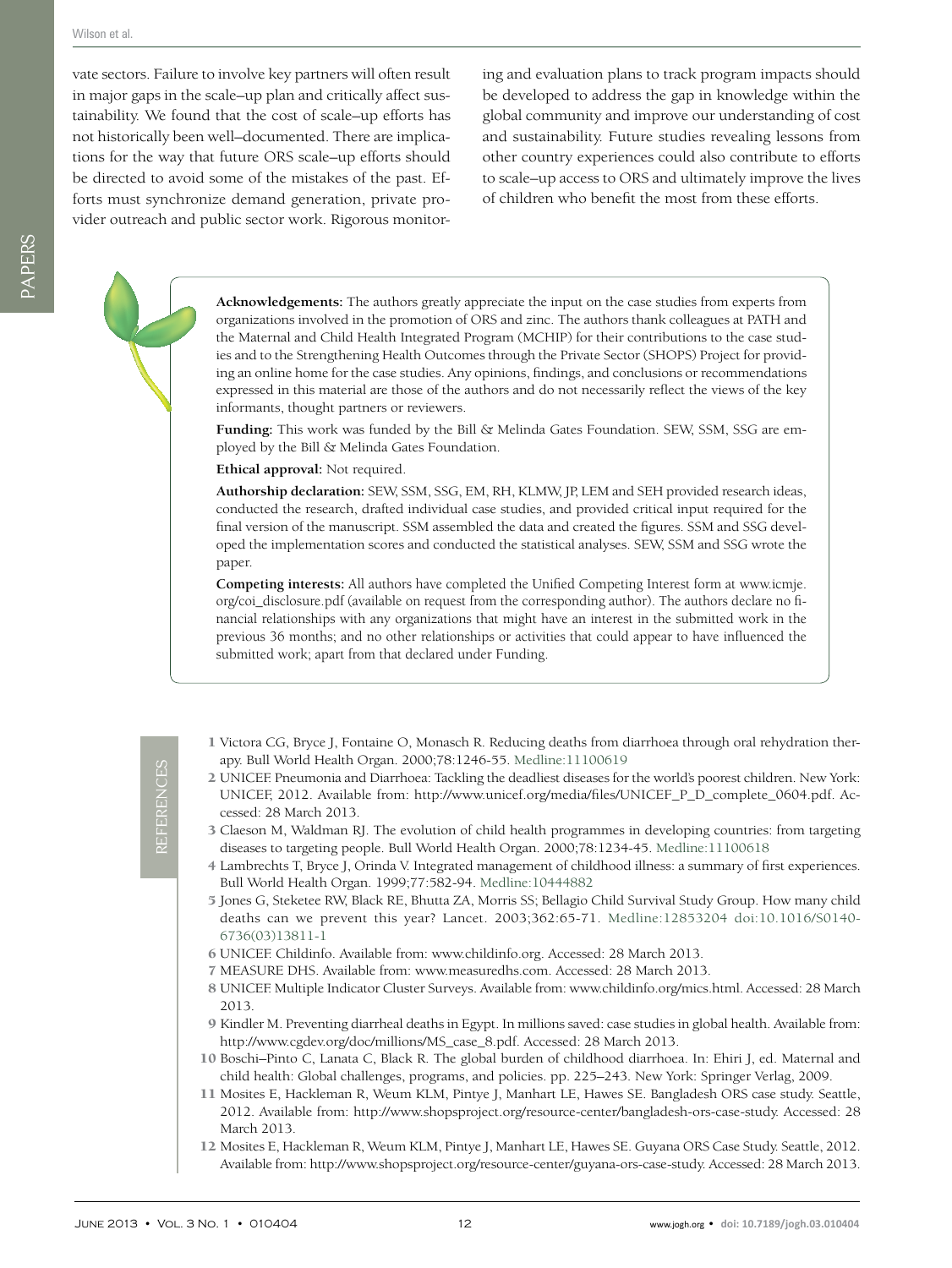- 13 Wilson SE, Morris SS, Gilbert SS. India ORS Case Study. Seattle; 2012. Available from: http://www.shopsproject.org/resource-center/india-ors-case-study. Accessed: 28 March 2013.
- 14 Gilbert SS, Morris SS, Wilson SE. Madagascar ORS Case Study. Available from: http://www.shopsproject.org/ resource-center/madagascar-ors-case-study. Accessed: 28 March 2013.
- 15 Morris SS, Gilbert SS, Wilson SE. Malawi ORS case study. Seattle, 2012. Available from: http://www.shopsproject.org/resource-center/malawi-ors-case-study. Accessed: 28 March 2013.
- 16 Wilson SE, Morris SS, Gilbert SS. Senegal ORS case study. Seattle; 2012. Available from: http://www.shopsproject.org/resource-center/senegal-ors-case-study. Accessed: 28 March 2013.
- 17 Wilson SE, Morris SS, Gilbert SS. Sierra Leone ORS case study. Seattle, 2012. Available from: http://www.shopsproject.org/resource-center/sierra-leone-ors-case-study. Accessed: 28 March 2013.
- 18 Wilson SE, Morris SS, Gilbert SS. Tanzania ORS case study. Seattle, 2012. Available from: http://www.shopsproject.org/resource-center/tanzania-ors-case-study. Accessed: 28 March 2013.
- 19 Mosites E, Hackleman R, Weum KLM, Pintye J, Manhart LE, Hawes SE. Trinidad & Tobago ORS case study. Seattle, 2012. Available from: http://www.shopsproject.org/resource-center/trinidad-and-tobago-ors-case-study. Accessed: 28 March 2013.
- 20 Mosites E, Hackleman R, Weum KLM, Pintye J, Manhart LE, Hawes SE. Bangladesh Zinc case study. Seattle, 2012. Available from: http://www.shopsproject.org/resource-center/bangladesh-zinc-case-study. Accessed: 28 March 2013.
- 21 Gilbert SS, Morris SS, Wilson SE. Madagascar Zinc case study. Seattle, 2012. Available from: http://www.shopsproject.org/resource-center/madagascar-zinc-case-study. Accessed: 28 March 2013.
- 22 Mosites E, Hackleman R, Weum KLM, Pintye J, Manhart LE, Hawes SE. Nepal Zinc case study. Seattle, 2012. Available from: http://www.shopsproject.org/resource-center/nepal-zinc-case-study. Accessed: 28 March 2013.
- 23 Wilson SE, Morris SS, Gilbert SS. Tanzania Zinc case study. Seattle, 2012. Available from: http://www.shopsproject.org/resource-center/tanzania-zinc-case-study. Accessed: 28 March 2013.
- 24 UNICEF. Available from: http://www.unicef.org. Accessed: 28 March 2013.
- 25 World Health Organization. Available from: http://www.who.int. Accessed: 28 March 2013.
- 26 World Bank. Available from: http://www.worldbank.org. Accessed: 28 March 2013.
- 27 USAID Development experience clearinghouse. Available from: http://dec.usaid.gov. Accessed: 28 March 2013.
- 28 MEASURE DHS. Demographic and health surveys. Available from: http://www.measuredhs.com/What-We-Do/Survey-Types/DHS.cfm. Accessed: 28 March 2013.
- 29 UNICEF. Multiple indicator cluster surveys. Available from: http://www.childinfo.org/mics.html. Accessed: 28 March 2013.
- 30 MEASURE DHS. Malaria Indicator Surveys. Available from: http://www.measuredhs.com/What-We-Do/Survey-Types/MIS.cfm. Accessed: 28 March 2013.
- 31 MEASURE DHS. Service provision assessment surveys. Available from: http://www.measuredhs.com/What-We-Do/Survey-Types/SPA.cfm. Accessed: 28 March 2013.
- 32 World Health Organization/Health Action International. Available from: http://www.haiweb.org/medicineprices. Accessed: 28 March 2013.
- 33 Cuzick J. A Wilcoxon–type test for trend. Stat Med. 1985;4:87-90. [Medline:3992076](http://www.ncbi.nlm.nih.gov/entrez/query.fcgi?cmd=Retrieve&db=PubMed&list_uids=3992076&dopt=Abstract) [doi:10.1002/](http://dx.doi.org/10.1002/sim.4780040112) [sim.4780040112](http://dx.doi.org/10.1002/sim.4780040112)
- 34 International Rescue Committee (IRC) & United States Agency for International Development. (USAID). IRC Sierra Leone Child Survival Grant in Kono District, CSHGP Cycle XIX, 2003 – 2008: Mid–Term Evaluation Report. Freetown, New York and Kono: USAID; 2006.
- 35 Government of Sierra Leone. Free healthcare services for pregnant and lactating women and young children in Sierra Leone, 2009. Available from: http://unipsil.unmissions.org/portals/unipsil/media/publications/free\_ services\_framewk\_nov09.pdf. Accessed: 28 March 2013.
- 36 Amnesty International. Sierra Leone: At a crossroads: Sierra Leone's free health care policy. London: Amnesty International, 2011. Available from: https://doc.es.amnesty.org/cgi-bin/ai/BRSCGI/AT%20A%20CROSS-ROADS%20SIERRA%20LEONE%E2%80%99S%20FREE%20HEALTH%20CARE%20POLICY?CMD-VEROBJ&MLKOB=29944170909. Accessed: 28 March 2013.
- 37 Maxmen A. Sierra Leone's free health–care initiative: work in progress. Lancet. 2013;381:191-2[. Med](http://www.ncbi.nlm.nih.gov/entrez/query.fcgi?cmd=Retrieve&db=PubMed&list_uids=23346591&dopt=Abstract)[line:23346591](http://www.ncbi.nlm.nih.gov/entrez/query.fcgi?cmd=Retrieve&db=PubMed&list_uids=23346591&dopt=Abstract) [doi:10.1016/S0140-6736\(13\)60074-4](http://dx.doi.org/10.1016/S0140-6736(13)60074-4)
- 38 Briggs J, Gabra M, Ickx P. Senegal Assessment: Drug Management for Childhood Illness. Published for the U.S. Agency for International Development by Rational Pharmaceutical Management Plus. Arlington, VA: Management Sciences for Health, 2002. Available from: http://www.google.com/url?sa=t&rct=j&q=senegal%20 assessment%3A%20drug%20management%20for%20childhood%20illness.%20&source=web&cd=1&ved= 0CDQQFjAA&url=http%3A%2F%2Fwww.afro.who.int%2Findex.php%3Foption%3Dcom\_ docman%26task%3Ddoc\_download%26gid%3D655&ei=3ftVUfHUGomWiAK57YDYCA&usg=AFQjCNFU dh0Upw5MkkU58g4mL90\_yITtCg. Accessed: 28 March 2013.
- 39 United States Agency for International Development (USAID) & Maternal and Child Health Integrated Program. (MCHIP). Integrated community case management of childhood illness: Documentation of best practices and bottlenecks to program implementation in Senegal. New York: USAID, 2012.